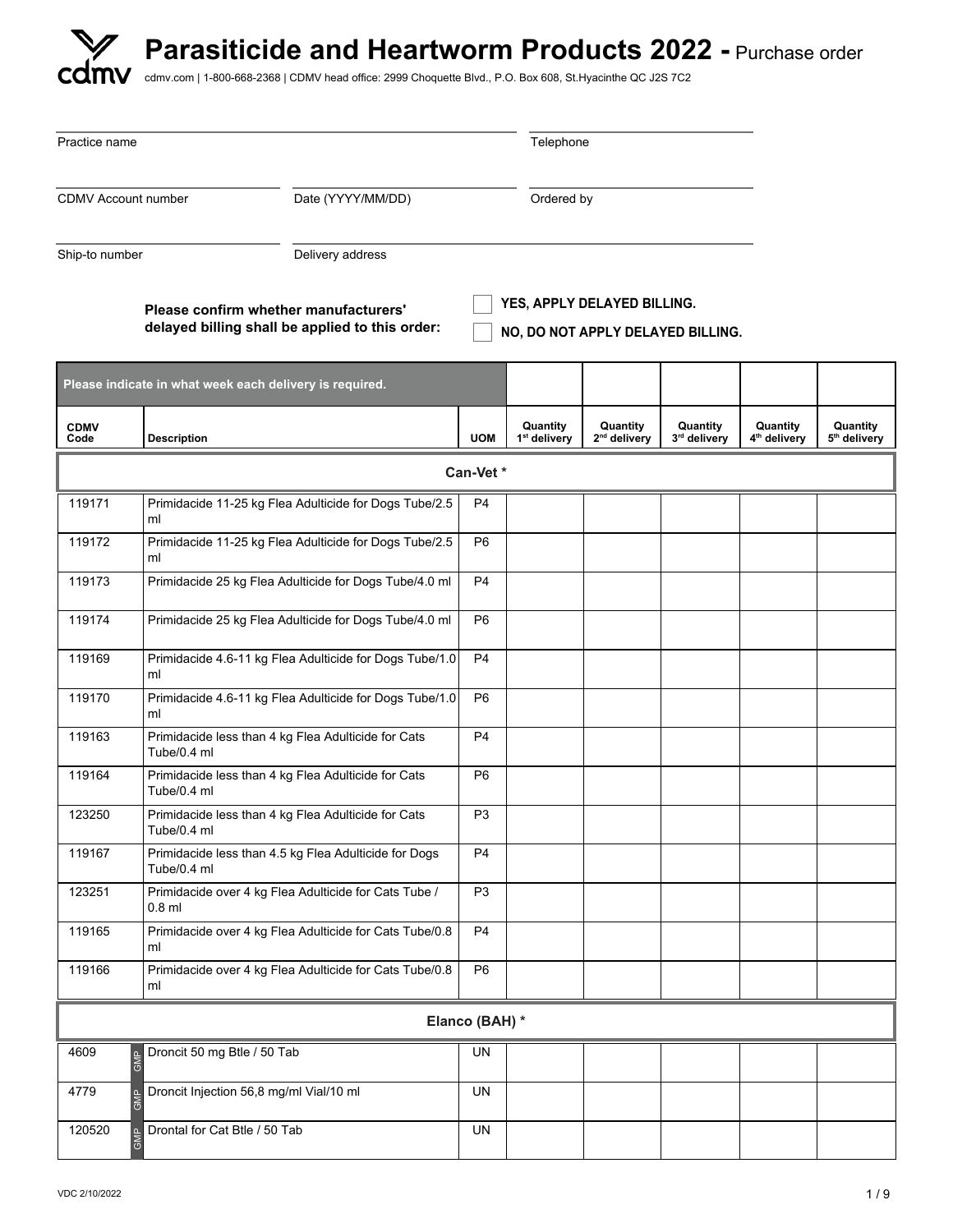| <b>CDMV</b><br>Code | <b>Description</b>                                                               | <b>UOM</b>     | Quantity<br>1 <sup>st</sup> delivery | Quantity<br>2 <sup>nd</sup> delivery | Quantity<br>3rd delivery | Quantity<br>4 <sup>th</sup> delivery | Quantity<br>5 <sup>th</sup> delivery |
|---------------------|----------------------------------------------------------------------------------|----------------|--------------------------------------|--------------------------------------|--------------------------|--------------------------------------|--------------------------------------|
| 120521<br>GMP       | Drontal Plus 22.7mg (Small Dog) Btle / 50 Tab                                    | <b>UN</b>      |                                      |                                      |                          |                                      |                                      |
| 120522              | Drontal Plus 68mg (Medium / Large Dog) Btle / 50 Tab                             | <b>UN</b>      |                                      |                                      |                          |                                      |                                      |
| 127788              | K9 Advantix II Medium Dog                                                        | P <sub>6</sub> |                                      |                                      |                          |                                      |                                      |
|                     | Elanco (BAH) / Payment delay 30 days (effective from 2022-02-01 to 2022-06-30) * |                |                                      |                                      |                          |                                      |                                      |
| 125675              | Advantage II Kitten                                                              | P <sub>2</sub> |                                      |                                      |                          |                                      |                                      |
| 118818              | Advantage II Kitten Tube / 0.23 ml                                               | P <sub>4</sub> |                                      |                                      |                          |                                      |                                      |
| 125677              | Advantage II Large Cat                                                           | P <sub>2</sub> |                                      |                                      |                          |                                      |                                      |
| 118820              | Advantage II Large Cat Tube / 0.8 ml                                             | P <sub>4</sub> |                                      |                                      |                          |                                      |                                      |
| 118822              | Advantage II Large Cat Tube / 0.8 ml                                             | P <sub>6</sub> |                                      |                                      |                          |                                      |                                      |
| 117201              | Advantage II Large Dog                                                           | P <sub>4</sub> |                                      |                                      |                          |                                      |                                      |
| 117205              | Advantage II Large Dog                                                           | P <sub>6</sub> |                                      |                                      |                          |                                      |                                      |
| 125680              | Advantage II Large Dog                                                           | P <sub>2</sub> |                                      |                                      |                          |                                      |                                      |
| 117200              | Advantage II Medium Dog                                                          | P <sub>4</sub> |                                      |                                      |                          |                                      |                                      |
| 117204              | Advantage II Medium Dog                                                          | P6             |                                      |                                      |                          |                                      |                                      |
| 125679              | Advantage II Medium Dog                                                          | P <sub>2</sub> |                                      |                                      |                          |                                      |                                      |
| 125676              | Advantage II Small Cat                                                           | P <sub>2</sub> |                                      |                                      |                          |                                      |                                      |
| 118821              | Advantage II Small Cat Tube / 0.4 ml                                             | P <sub>6</sub> |                                      |                                      |                          |                                      |                                      |
| 118832              | Advantage II Small Cat Tube / 0.4 ml                                             | P <sub>4</sub> |                                      |                                      |                          |                                      |                                      |
| 117199              | Advantage II Small Dog                                                           | P <sub>4</sub> |                                      |                                      |                          |                                      |                                      |
| 117203              | Advantage II Small Dog                                                           | P <sub>6</sub> |                                      |                                      |                          |                                      |                                      |
| 125678              | Advantage II Small Dog                                                           | P <sub>2</sub> |                                      |                                      |                          |                                      |                                      |
| 117202              | Advantage II XLarge Dog                                                          | P <sub>4</sub> |                                      |                                      |                          |                                      |                                      |
| 117206              | Advantage II XLarge Dog                                                          | P <sub>6</sub> |                                      |                                      |                          |                                      |                                      |
| 125681              | Advantage II XLarge Dog                                                          | P <sub>2</sub> |                                      |                                      |                          |                                      |                                      |
| 102582              | Advantage Multi 10 For Dogs Tube/0.4 ml                                          | P <sub>6</sub> |                                      |                                      |                          |                                      |                                      |
| 102585              | Advantage Multi 100 For Dogs Tube/4.0 ml                                         | P <sub>6</sub> |                                      |                                      |                          |                                      |                                      |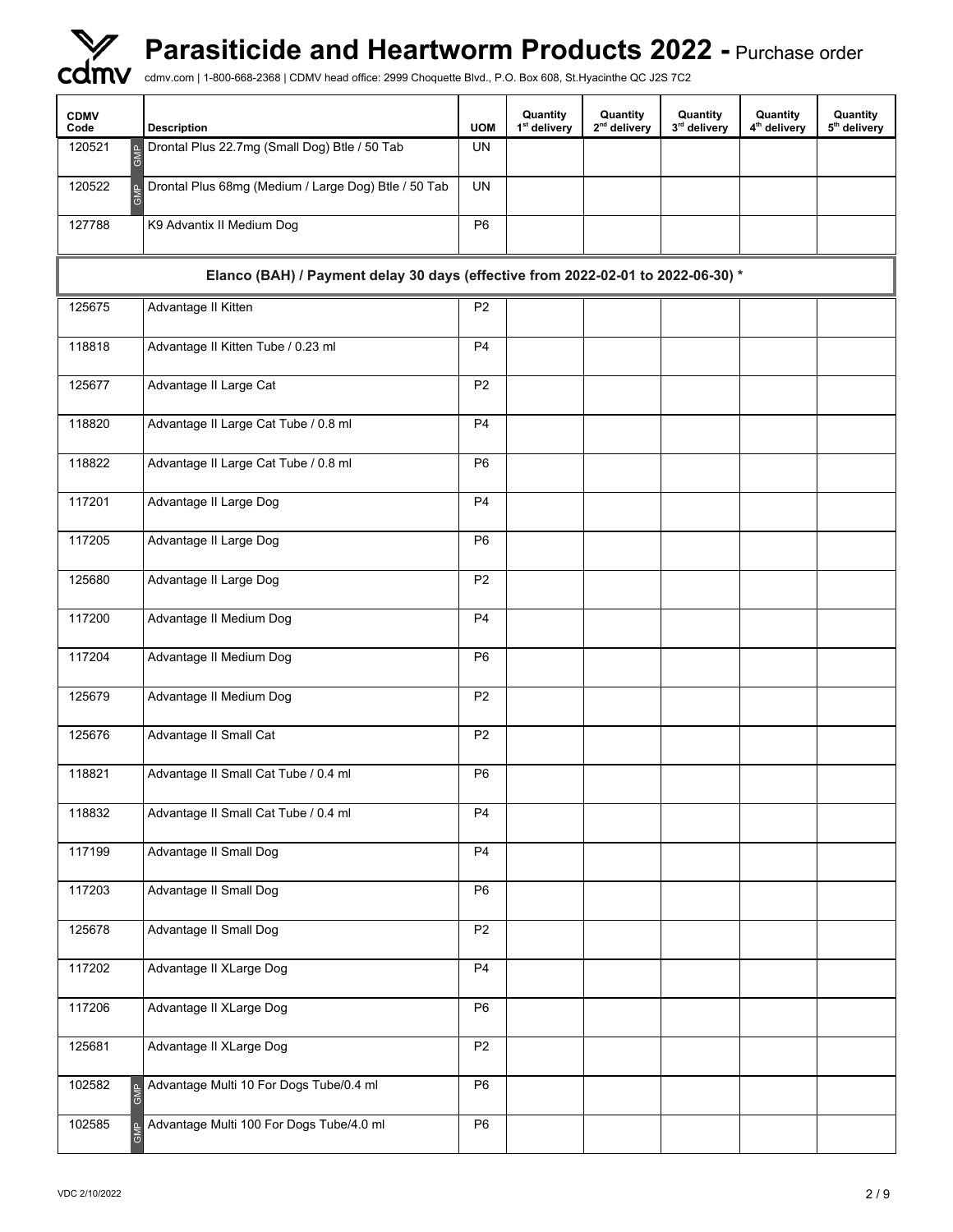

| <b>CDMV</b><br>Code | <b>Description</b>                                                                                   | <b>UOM</b>     | Quantity<br>1 <sup>st</sup> delivery | Quantity<br>2 <sup>nd</sup> delivery | Quantity<br>3rd delivery | Quantity<br>4 <sup>th</sup> delivery | Quantity<br>5 <sup>th</sup> delivery |
|---------------------|------------------------------------------------------------------------------------------------------|----------------|--------------------------------------|--------------------------------------|--------------------------|--------------------------------------|--------------------------------------|
| 102581              | Advantage Multi 18 For Cats Tube/0.8 ml                                                              | P <sub>6</sub> |                                      |                                      |                          |                                      |                                      |
| 102583              | Advantage Multi 20 For Dogs Tube/1.0 ml                                                              | P <sub>6</sub> |                                      |                                      |                          |                                      |                                      |
| 102584              | Advantage Multi 55 For Dogs Tube/2.5 ml                                                              | P <sub>6</sub> |                                      |                                      |                          |                                      |                                      |
| 102580              | Advantage Multi 9 For CatsTube/0.4 ml                                                                | P <sub>6</sub> |                                      |                                      |                          |                                      |                                      |
| 117209              | K9 Advantix II Large Dog                                                                             | P <sub>4</sub> |                                      |                                      |                          |                                      |                                      |
| 117213              | K9 Advantix II Large Dog                                                                             | P <sub>6</sub> |                                      |                                      |                          |                                      |                                      |
| 125684              | K9 Advantix II Large Dog                                                                             | P <sub>2</sub> |                                      |                                      |                          |                                      |                                      |
| 117208              | K9 Advantix II Medium Dog                                                                            | P <sub>4</sub> |                                      |                                      |                          |                                      |                                      |
| 117212              | K9 Advantix II Medium Dog                                                                            | P <sub>6</sub> |                                      |                                      |                          |                                      |                                      |
| 125683              | K9 Advantix II Medium Dog                                                                            | P <sub>2</sub> |                                      |                                      |                          |                                      |                                      |
| 127565              | K9 Advantix II Medium Dog<br>$\underline{\mathtt{o}}$<br>后                                           | P <sub>4</sub> |                                      |                                      |                          |                                      |                                      |
| 117207              | K9 Advantix II Small Dog                                                                             | P <sub>4</sub> |                                      |                                      |                          |                                      |                                      |
| 117211              | K9 Advantix II Small Dog                                                                             | P <sub>6</sub> |                                      |                                      |                          |                                      |                                      |
| 125682              | K9 Advantix II Small Dog                                                                             | P <sub>2</sub> |                                      |                                      |                          |                                      |                                      |
| 125685              | K9 Advantix II XLarge Dog                                                                            | P <sub>2</sub> |                                      |                                      |                          |                                      |                                      |
| 127564              | K9 Advantix II XLarge Dog<br>GMP                                                                     | P <sub>6</sub> |                                      |                                      |                          |                                      |                                      |
| 127566              | K9 Advantix II XLarge Dog<br>তি                                                                      | P <sub>4</sub> |                                      |                                      |                          |                                      |                                      |
| 122060              | Multi-Duo 10 Plus - 1 Advantage multi 10, 6 packs & 2<br>K9 Advantix II Small Dog 4 packs            | <b>UN</b>      |                                      |                                      |                          |                                      |                                      |
| 118621              | Multi-Duo 10, Advantage Multi - 6 Tubes and Advantix II<br>ర్<br>- 6 Tubes                           | <b>UN</b>      |                                      |                                      |                          |                                      |                                      |
| 122063              | Multi-Duo 100 Plus - 1 Advantage multi 100, 6 pack & 2<br>K9 Advantix II X-Large Dog, 4 packs        | UN             |                                      |                                      |                          |                                      |                                      |
| 118624              | Multi-Duo 100, Advantage Multi - 6 Tubes and Advantix<br>II - 6 Tubes<br>$\overline{\circ}$          | UN             |                                      |                                      |                          |                                      |                                      |
| 122061              | Multi-Duo 20 Plus - 1 Advantage multi 20, 6 pack & 2<br>K9 Advantix II Medium Dog, 4 packs<br>ত      | UN             |                                      |                                      |                          |                                      |                                      |
| 118622              | Multi-Duo 20, Advantage Multi - 6 Tubes and Advantix II<br>$\vert \tilde{\sigma} \vert$<br>- 6 Tubes | UN             |                                      |                                      |                          |                                      |                                      |
| 122062              | Multi-Duo 55 Plus - 1 Advantage multi 55, 6 pack & 2<br>K9 Advantix II Large Dog, 4 packs            | <b>UN</b>      |                                      |                                      |                          |                                      |                                      |
| 118623              | Multi-Duo 55, Advantage Multi - 6 Tubes and Advantix II<br>$rac{5}{6}$<br>- 6 Tubes                  | UN             |                                      |                                      |                          |                                      |                                      |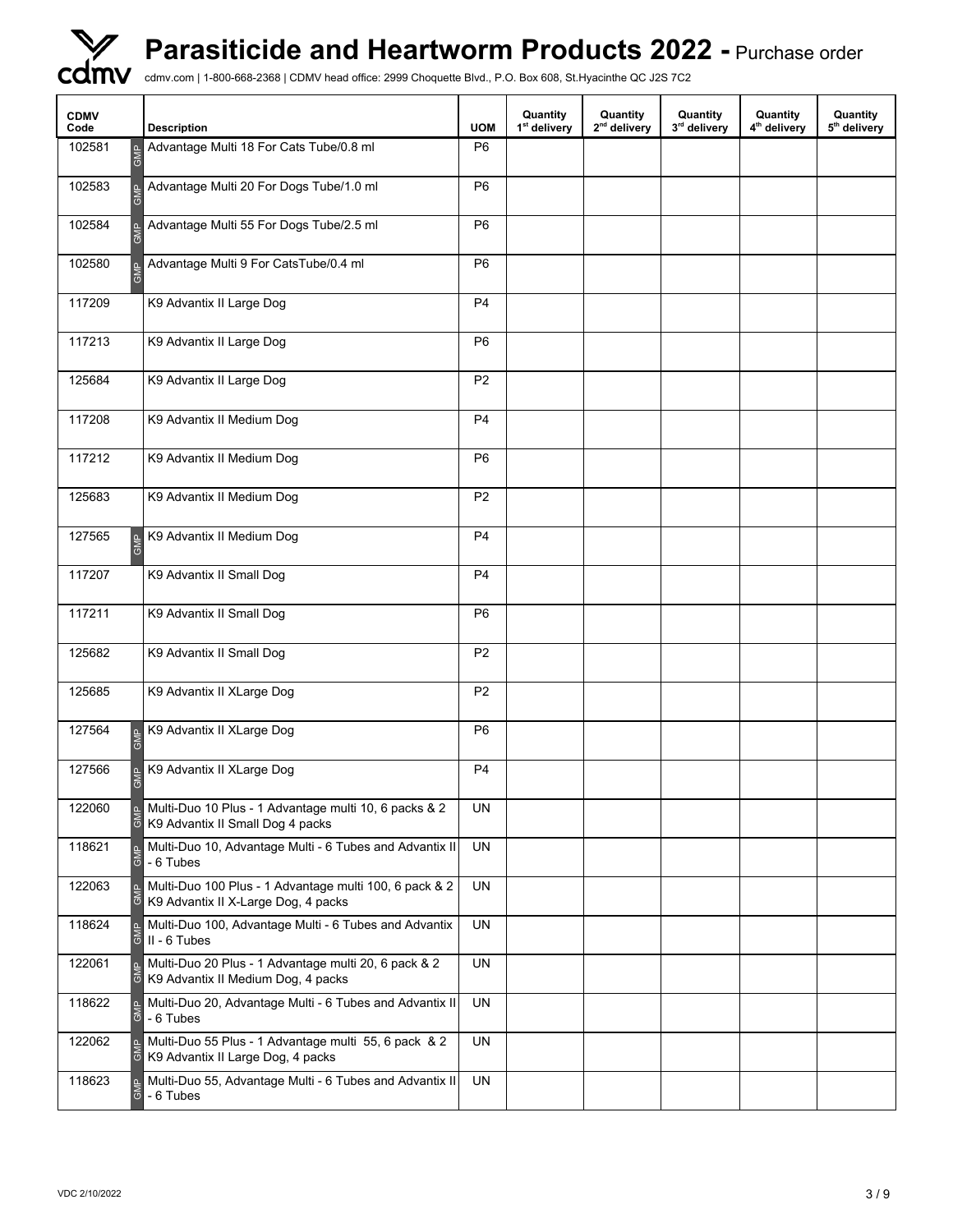| <b>CDMV</b><br>Code                                                                         | <b>Description</b>                                                                                             | <b>UOM</b>     | Quantity<br>1 <sup>st</sup> delivery | Quantity<br>2 <sup>nd</sup> delivery | Quantity<br>3rd delivery | Quantity<br>4 <sup>th</sup> delivery | Quantity<br>5 <sup>th</sup> delivery |  |
|---------------------------------------------------------------------------------------------|----------------------------------------------------------------------------------------------------------------|----------------|--------------------------------------|--------------------------------------|--------------------------|--------------------------------------|--------------------------------------|--|
|                                                                                             | Boehringer Ing. / Buy 20 and get 2 & payment delayed to 30-06-2022 (effective from 2022-01-01 to 2022-05-31) * |                |                                      |                                      |                          |                                      |                                      |  |
| 127349                                                                                      | NexGard Combo L 0.9ml                                                                                          | P <sub>6</sub> |                                      |                                      |                          |                                      |                                      |  |
| 127348                                                                                      | NexGard Combo S 0.3ml                                                                                          | P <sub>6</sub> |                                      |                                      |                          |                                      |                                      |  |
| Boehringer Ing. / Payment delayed to 2022-06-30 (effective from 2022-01-01 to 2022-05-31) * |                                                                                                                |                |                                      |                                      |                          |                                      |                                      |  |
| 105257                                                                                      | Heartgard 30 Plus Chews Blue Box/12<br>$\underline{\mathtt{o}}$                                                | <b>UN</b>      |                                      |                                      |                          |                                      |                                      |  |
| 8629                                                                                        | Heartgard 30 Plus Chews Blue Box/6                                                                             | <b>UN</b>      |                                      |                                      |                          |                                      |                                      |  |
| 105259                                                                                      | Heartgard 30 Plus Chews Brown Box/12                                                                           | <b>UN</b>      |                                      |                                      |                          |                                      |                                      |  |
| 8631                                                                                        | Heartgard 30 Plus Chews Brown Box/6                                                                            | UN             |                                      |                                      |                          |                                      |                                      |  |
| 8630                                                                                        | Heartgard 30 Plus Chews Green Box/6                                                                            | UN             |                                      |                                      |                          |                                      |                                      |  |
| 117599                                                                                      | Nexgard Softchews for Dog 1.8 to 4.5 kg - Small                                                                | P <sub>3</sub> |                                      |                                      |                          |                                      |                                      |  |
| 117600                                                                                      | NexGard Softchews for Dog 1.8 to 4.5 kg - Small                                                                | P <sub>6</sub> |                                      |                                      |                          |                                      |                                      |  |
| 117605                                                                                      | NexGard Softchews for Dog 11.0 to 27.2 kg - Large                                                              | P <sub>3</sub> |                                      |                                      |                          |                                      |                                      |  |
| 117606                                                                                      | NexGard Softchews for Dog 11.0 to 27.2 kg - Large                                                              | P <sub>6</sub> |                                      |                                      |                          |                                      |                                      |  |
| 117608                                                                                      | NexGard Softchews for Dog 27.3 to 54.4 kg - XLarge                                                             | P <sub>3</sub> |                                      |                                      |                          |                                      |                                      |  |
| 117609                                                                                      | NexGard Softchews for Dog 27.3 to 54.4 kg - XLarge                                                             | P <sub>6</sub> |                                      |                                      |                          |                                      |                                      |  |
| 117602                                                                                      | NexGard Softchews for Dog 4.6 to 10.9 kg - Medium                                                              | P <sub>3</sub> |                                      |                                      |                          |                                      |                                      |  |
| 117603                                                                                      | NexGard Softchews for Dog 4.6 to 10.9 kg - Medium<br>$\overline{\circ}$                                        | P <sub>6</sub> |                                      |                                      |                          |                                      |                                      |  |
| 123155                                                                                      | Nexgard Spectra Chewable Tablet for Dog 15.1 to 30<br>kg - Large                                               | P <sub>6</sub> |                                      |                                      |                          |                                      |                                      |  |
| 123152                                                                                      | Nexgard Spectra Chewable Tablet for Dog 2 to 3.7 kg -<br>ఠే<br><b>XSmall</b>                                   | P <sub>6</sub> |                                      |                                      |                          |                                      |                                      |  |
| 123153                                                                                      | Nexgard Spectra Chewable Tablet for Dog 3.8 to 7.5 kg<br>õ<br>- Small                                          | P <sub>6</sub> |                                      |                                      |                          |                                      |                                      |  |
| 123156                                                                                      | Nexgard Spectra Chewable Tablet for Dog 30.1 to 60<br>kg - XLarge                                              | P <sub>6</sub> |                                      |                                      |                          |                                      |                                      |  |
| 123154                                                                                      | Nexgard Spectra Chewable Tablet for Dog 7.6 to 15 kg<br>ල්<br>- Medium                                         | P <sub>6</sub> |                                      |                                      |                          |                                      |                                      |  |
|                                                                                             |                                                                                                                | Ceva*          |                                      |                                      |                          |                                      |                                      |  |
| 125443                                                                                      | Vectra 3D for Dogs and Puppies 25,1-43 kg Box/3<br><b>GMP</b><br>doses                                         | UN             |                                      |                                      |                          |                                      |                                      |  |
| 125441                                                                                      | Vectra 3D for Dogs and Puppies 4.6-9 kg Box/3 doses                                                            | UN             |                                      |                                      |                          |                                      |                                      |  |
| 125442                                                                                      | Vectra 3D for Dogs and Puppies 9.1-25 kg Box/3 doses<br><b>GMP</b>                                             | UN             |                                      |                                      |                          |                                      |                                      |  |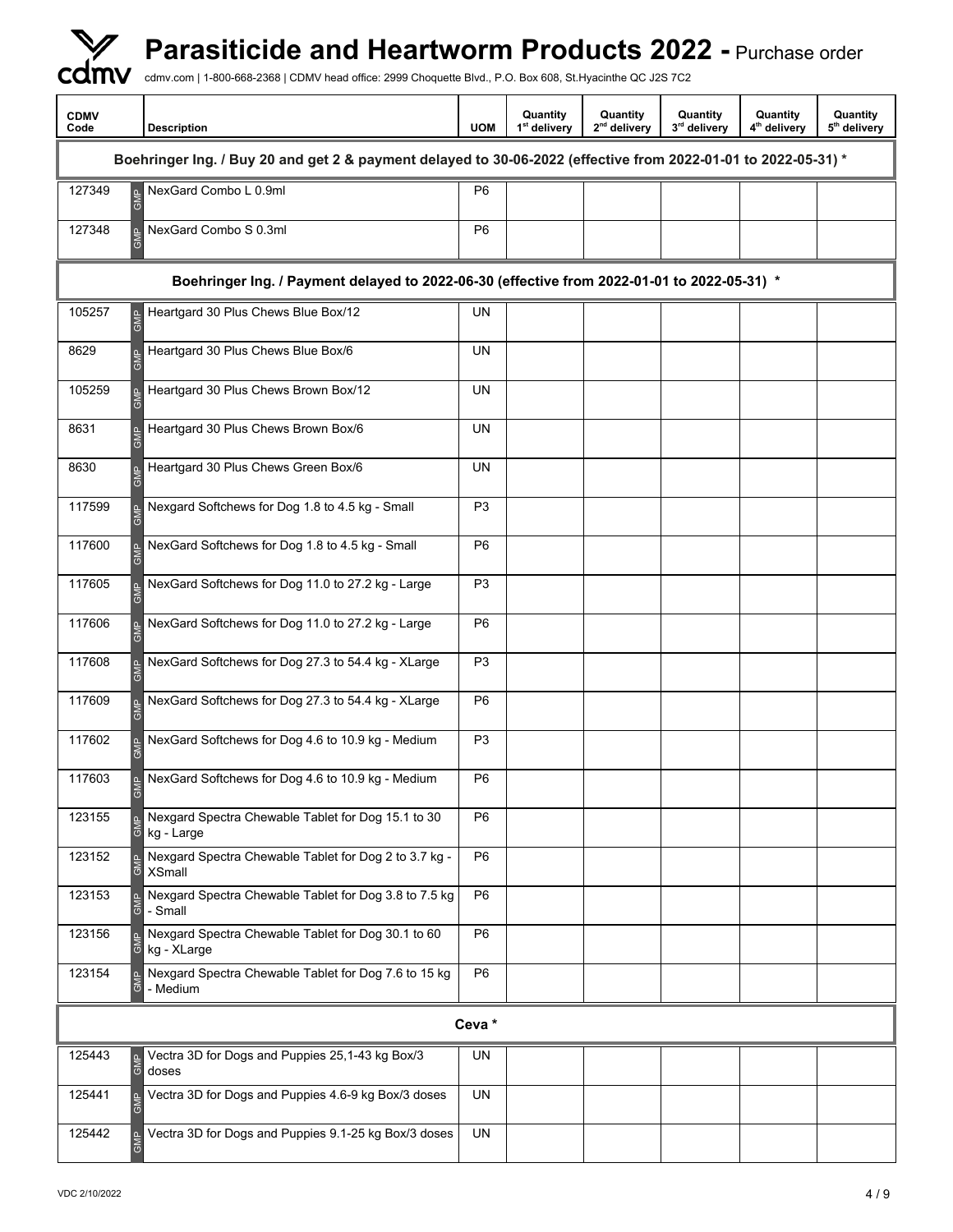

| <b>CDMV</b><br>Code                  | <b>Description</b>                                                         | <b>UOM</b>      | Quantity<br>1 <sup>st</sup> delivery | Quantity<br>2 <sup>nd</sup> delivery | Quantity<br>3rd delivery | Quantity<br>4 <sup>th</sup> delivery | Quantity<br>5 <sup>th</sup> delivery |
|--------------------------------------|----------------------------------------------------------------------------|-----------------|--------------------------------------|--------------------------------------|--------------------------|--------------------------------------|--------------------------------------|
|                                      |                                                                            | Elanco*         |                                      |                                      |                          |                                      |                                      |
| 18364<br>$\mathcal{S}^{\mathcal{S}}$ | Capstar 11.4 mg for Cat and Small Dog Box / 6 Tab                          | UN              |                                      |                                      |                          |                                      |                                      |
| 105780                               | Capstar 11.4 mg for Cat and Small Dog Box / 60 Tab                         | <b>UN</b>       |                                      |                                      |                          |                                      |                                      |
| 18365                                | Capstar 57 mg for Large Dog Box / 6 Tab                                    | UN              |                                      |                                      |                          |                                      |                                      |
| 105781                               | Capstar 57 mg for Large Dog Box / 60 Tab                                   | UN              |                                      |                                      |                          |                                      |                                      |
| 108924                               | Comfortis (Spinosad) Green / Tab 560 mg                                    | P <sub>6</sub>  |                                      |                                      |                          |                                      |                                      |
| 108923                               | Comfortis (Spinosad) Orange / Tab 270 mg                                   | P <sub>6</sub>  |                                      |                                      |                          |                                      |                                      |
| 13033                                | Interceptor Brown Flavored Box / 6 Tab                                     | <b>UN</b>       |                                      |                                      |                          |                                      |                                      |
| 13295                                | Interceptor Green Flavored Box / 6 Tab                                     | <b>UN</b>       |                                      |                                      |                          |                                      |                                      |
| 13294                                | Interceptor White Flavored Box / 6 Tab                                     | UN              |                                      |                                      |                          |                                      |                                      |
| 12980                                | Interceptor Yellow Flavored Box / 6 Tab                                    | UN              |                                      |                                      |                          |                                      |                                      |
| 105415                               | Milbemax Flavor Coated 16/40 mg Box/20 Tabs                                | <b>UN</b>       |                                      |                                      |                          |                                      |                                      |
| 120458                               | Milbemax Flavor Coated 16/40 mg Box/4 Tabs                                 | UN              |                                      |                                      |                          |                                      |                                      |
| 108937                               | Milbemax Flavor Coated 16/40 mg Box/50 Tabs                                | UN              |                                      |                                      |                          |                                      |                                      |
| 105414                               | Milbemax Flavor Coated 4/10 mg Box/20 Tabs                                 | <b>UN</b>       |                                      |                                      |                          |                                      |                                      |
| 120459                               | Milbemax Flavor Coated 4/10 mg Box/4 Tabs                                  | UN              |                                      |                                      |                          |                                      |                                      |
| 14954                                | Program Feline Injectable 40 mg Syringe/0.4ml                              | P <sub>10</sub> |                                      |                                      |                          |                                      |                                      |
| 14955                                | Program Feline Injectable 80mg Syringe 0.8ml                               | P <sub>10</sub> |                                      |                                      |                          |                                      |                                      |
| 9242                                 | Sentinel Green Flavoured 5.75/115 mg Card/6                                | <b>UN</b>       |                                      |                                      |                          |                                      |                                      |
| 8191                                 | Sentinel White Flavoured 23/460 mg Card/6                                  | <b>UN</b>       |                                      |                                      |                          |                                      |                                      |
| 9216                                 | Sentinel Yellow Flavoured 11.5/230 mg Card/6                               | <b>UN</b>       |                                      |                                      |                          |                                      |                                      |
|                                      | Elanco / Payment delay 60 days (effective from 2022-02-01 to 2022-06-30) * |                 |                                      |                                      |                          |                                      |                                      |
| 125426                               | Credelio Blue 900 mg (22-45 kg) Carton/6 Tab                               | UN              |                                      |                                      |                          |                                      |                                      |
| 123765                               | Credelio Green 450 mg (11-22 kg) Carton/6 Tab                              | <b>UN</b>       |                                      |                                      |                          |                                      |                                      |
| 123764                               | Credelio Orange 225 mg (5.5-11 kg) Carton/6 Tab                            | UN              |                                      |                                      |                          |                                      |                                      |
| 123763                               | Credelio Pink 112.5 mg (2.7-5.5 kg) Carton/6 Tab                           | UN              |                                      |                                      |                          |                                      |                                      |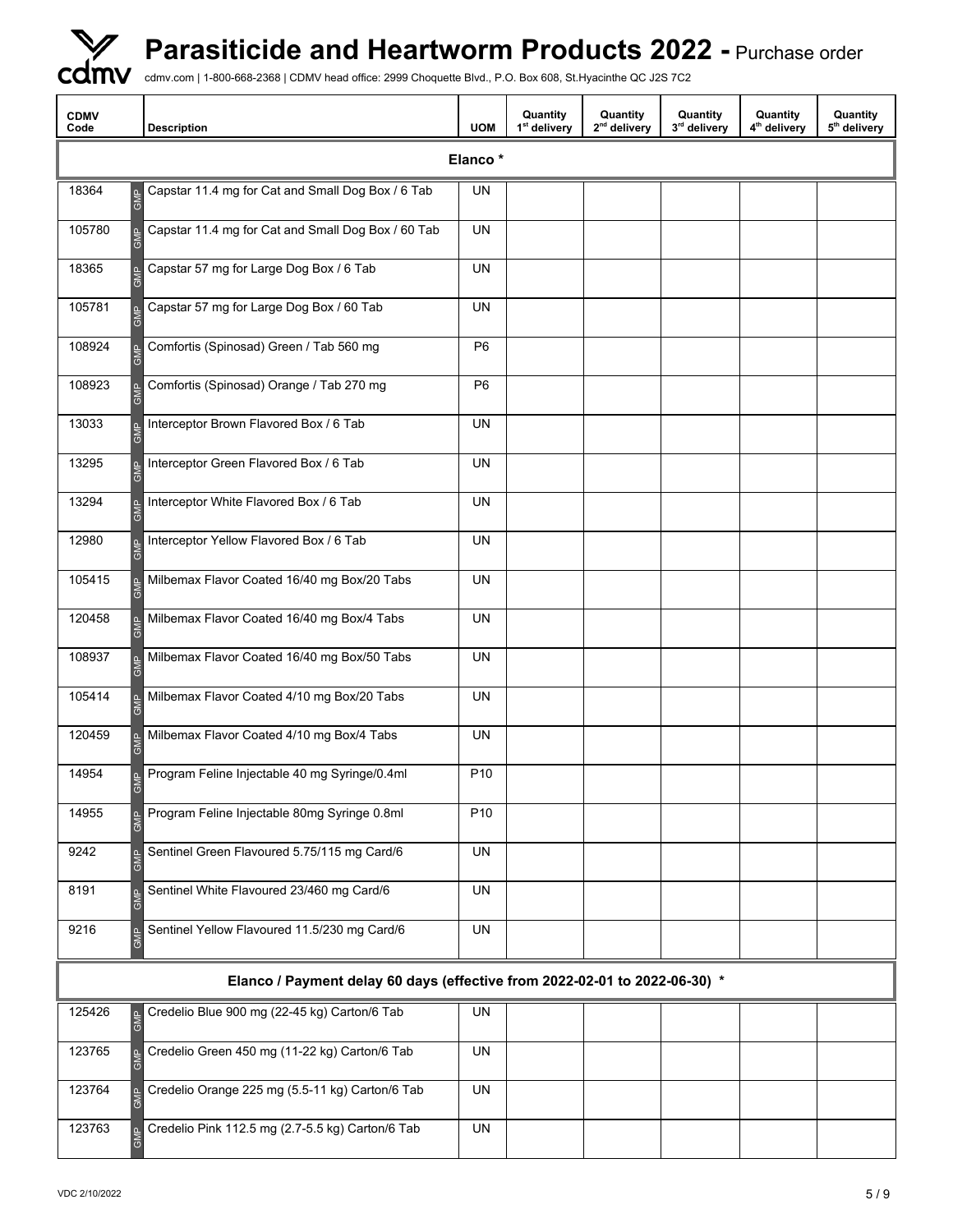

| <b>CDMV</b><br>Code                | <b>Description</b>                                                        | <b>UOM</b>      | Quantity<br>1 <sup>st</sup> delivery | Quantity<br>2 <sup>nd</sup> delivery | Quantity<br>3rd delivery | Quantity<br>4 <sup>th</sup> delivery | Quantity<br>5 <sup>th</sup> delivery |
|------------------------------------|---------------------------------------------------------------------------|-----------------|--------------------------------------|--------------------------------------|--------------------------|--------------------------------------|--------------------------------------|
| 123762                             | Credelio Yellow 56.25 mg (1.4-2.7 kg) Carton/6 Tab                        | UN              |                                      |                                      |                          |                                      |                                      |
| 127604                             | Interceptor Plus Chewable Tablet > 0.9-3.6 kg - Orange                    | P <sub>16</sub> |                                      |                                      |                          |                                      |                                      |
| 127606                             | Interceptor Plus Chewable Tablet >11.4-22.7 kg -<br>Yellow                | P <sub>16</sub> |                                      |                                      |                          |                                      |                                      |
| 127607                             | Interceptor Plus Chewable Tablet >22.8-45.4 kg - Blue                     | P <sub>16</sub> |                                      |                                      |                          |                                      |                                      |
| 127605                             | Interceptor Plus Chewable Tablet > 3.7-11.3 kg - Green                    | P <sub>16</sub> |                                      |                                      |                          |                                      |                                      |
| 122691                             | Interceptor Plus Chewable Tablet Blue 23mg/228mg<br>Box/6 Tab             | <b>UN</b>       |                                      |                                      |                          |                                      |                                      |
| 122689                             | Interceptor Plus Chewable Tablet Green 5.75mg/57mg<br>Box/6 Tab           | <b>UN</b>       |                                      |                                      |                          |                                      |                                      |
| 122688                             | Interceptor Plus Chewable Tablet Orange<br>2.3mg/22.8mg Box/6 Tab         | <b>UN</b>       |                                      |                                      |                          |                                      |                                      |
| 122690<br>$\overline{\circ}$       | Interceptor Plus Chewable Tablet Yellow<br>11.5mg/114mg Box/6 Tab         | UN              |                                      |                                      |                          |                                      |                                      |
|                                    | Merck / Payment delay 60 days (effective from 2022-01-01 to 2022-07-31) * |                 |                                      |                                      |                          |                                      |                                      |
| 117086<br>$\underline{\mathtt{o}}$ | Bravecto Blue 1000 mg Box / 1 Chew                                        | UN              |                                      |                                      |                          |                                      |                                      |
| 120775                             | Bravecto Blue 250 mg for Cats Tube/0.89 ml                                | UN              |                                      |                                      |                          |                                      |                                      |
| 122087                             | Bravecto Blue Topical Solution for Dogs 1000 mg                           | UN              |                                      |                                      |                          |                                      |                                      |
| 117085                             | Bravecto Green 500 mg Box / 1 Chew                                        | <b>UN</b>       |                                      |                                      |                          |                                      |                                      |
| 122086                             | Bravecto Green Topical Solution for Dogs 500 mg                           | <b>UN</b>       |                                      |                                      |                          |                                      |                                      |
| 120774                             | Bravecto Lime 112.5 mg for Cats Tube/0.40 ml                              | UN              |                                      |                                      |                          |                                      |                                      |
| 126921                             | Bravecto ONE Chewable Tablet 100 mg 4,5-10 kg                             | <b>UN</b>       |                                      |                                      |                          |                                      |                                      |
| 126922                             | Bravecto ONE Chewable Tablet 200 mg 10-20 kg                              | UN              |                                      |                                      |                          |                                      |                                      |
| 126923                             | Bravecto ONE Chewable Tablet 400 mg 20-40 kg                              | UN              |                                      |                                      |                          |                                      |                                      |
| 126920                             | Bravecto ONE Chewable Tablet 45 mg 2-4,5 kg                               | <b>UN</b>       |                                      |                                      |                          |                                      |                                      |
| 117084                             | Bravecto Orange 250 mg Box / 1 Chew                                       | <b>UN</b>       |                                      |                                      |                          |                                      |                                      |
| 122085                             | Bravecto Orange Topical Solution for Dogs 250 mg                          | UN              |                                      |                                      |                          |                                      |                                      |
| 117087                             | Bravecto Pink 1400 mg Box / 1 Chew                                        | UN              |                                      |                                      |                          |                                      |                                      |
| 122088                             | Bravecto Pink Topical Solution for Dogs 1400 mg                           | UN              |                                      |                                      |                          |                                      |                                      |
| 120776                             | Bravecto Violet 500 mg for Cats Tube/1.79 ml                              | UN              |                                      |                                      |                          |                                      |                                      |
| 117083                             | Bravecto Yellow 112.5 mg Box / 1 Chew                                     | UN              |                                      |                                      |                          |                                      |                                      |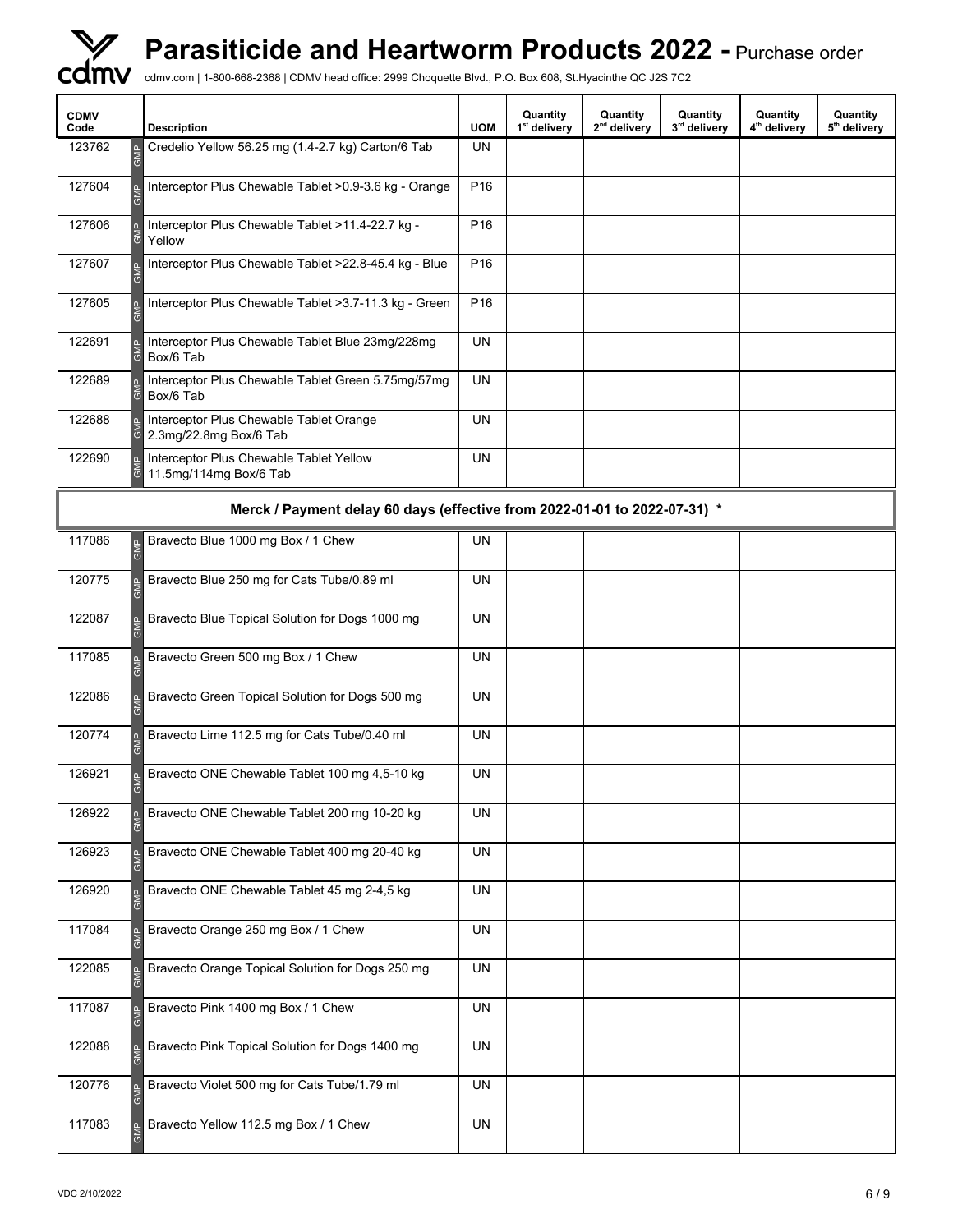

| <b>CDMV</b><br>Code | <b>Description</b>                                        | <b>UOM</b>  | Quantity<br>1 <sup>st</sup> delivery | Quantity<br>2 <sup>nd</sup> delivery | Quantity<br>3rd delivery | Quantity<br>4 <sup>th</sup> delivery | Quantity<br>5 <sup>th</sup> delivery |
|---------------------|-----------------------------------------------------------|-------------|--------------------------------------|--------------------------------------|--------------------------|--------------------------------------|--------------------------------------|
| 122084              | Bravecto Yellow Topical Solution for Dogs 112.5 mg        | <b>UN</b>   |                                      |                                      |                          |                                      |                                      |
| 125900              | Vitrecto Blue 250 mg for Cat Box/1 Tube                   | <b>UN</b>   |                                      |                                      |                          |                                      |                                      |
| 125899              | Vitrecto Lime 112.5 mg for Cat Box/1 Tube                 | UN          |                                      |                                      |                          |                                      |                                      |
| 125901              | Vitrecto Violet 500 mg for Cat Box/1 Tube                 | <b>UN</b>   |                                      |                                      |                          |                                      |                                      |
|                     |                                                           | Modern Vet* |                                      |                                      |                          |                                      |                                      |
| 127142              | Selavectine Blue for Dog 20.1-40 kg Box/6 Tubes<br>É      | UN          |                                      |                                      |                          |                                      |                                      |
| 127143              | Selavectine Brown for Dog 40.1-60 kg Box/6 Tubes          | <b>UN</b>   |                                      |                                      |                          |                                      |                                      |
| 127139              | Selavectine Green for Dog 2.6-5 kg Box/6 Tubes            | UN          |                                      |                                      |                          |                                      |                                      |
| 127136              | Selavectine Orange Kitten and Puppy 2.5 kg Box/3<br>Tubes | <b>UN</b>   |                                      |                                      |                          |                                      |                                      |
| 127138              | Selavectine Pink for Cat 7.6-10 kg Box/6 Tubes            | UN          |                                      |                                      |                          |                                      |                                      |
| 127137              | Selavectine Purple for Cat 2.6-7.5 kg Box/6 Tubes         | <b>UN</b>   |                                      |                                      |                          |                                      |                                      |
| 127141              | Selavectine Red for Dog 10.1-20 kg Box/6 Tubes            | UN          |                                      |                                      |                          |                                      |                                      |
| 127140              | Selavectine Turquoise for Dog 5.1-10 kg Box/6 Tubes       | UN          |                                      |                                      |                          |                                      |                                      |
|                     |                                                           | Vetoquinol* |                                      |                                      |                          |                                      |                                      |
| 116183              | Dolpac 10 Box / 30 Tab<br>$\overline{\epsilon}$           | UN          |                                      |                                      |                          |                                      |                                      |
| 108913              | Dolpac 10 Box / 60 Tab                                    | <b>UN</b>   |                                      |                                      |                          |                                      |                                      |
| 108915              | Dolpac 2 Box / 60 Tab<br>$\overline{\circ}$               | <b>UN</b>   |                                      |                                      |                          |                                      |                                      |
| 116184              | Dolpac 25 Box / 30 Tab                                    | <b>UN</b>   |                                      |                                      |                          |                                      |                                      |
| 108916              | Dolpac 25 Box / 60 Tab                                    | UN          |                                      |                                      |                          |                                      |                                      |
| 126839              | Profender 0.5 kg-2.5 kg for Cat Box/2 Tubes               | UN          |                                      |                                      |                          |                                      |                                      |
| 126836              | Profender 0.5 kg-2.5 kg for Cat Box/40 Tubes              | <b>UN</b>   |                                      |                                      |                          |                                      |                                      |
| 126840              | Profender 2.6-5kg for Cat Box/2 Tubes                     | UN          |                                      |                                      |                          |                                      |                                      |
| 126837              | Profender 2.6-5kg for Cat Box/40 Tubes                    | UN          |                                      |                                      |                          |                                      |                                      |
| 126841              | Profender 5.1-8 kg for Cat Box/2 Tubes                    | <b>UN</b>   |                                      |                                      |                          |                                      |                                      |
| 126838              | Profender 5.1-8 kg for Cat Box/24 Tubes                   | UN          |                                      |                                      |                          |                                      |                                      |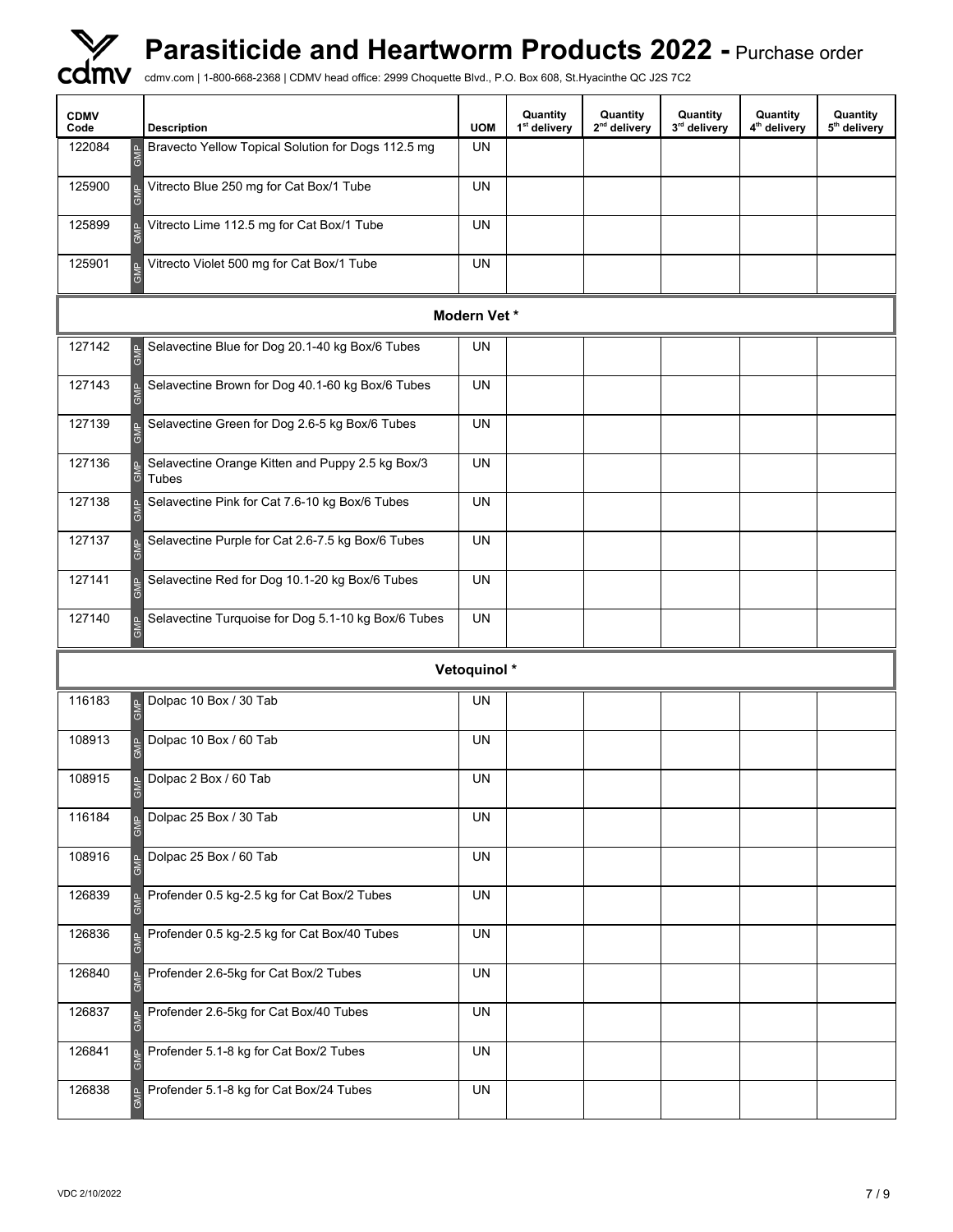

| <b>CDMV</b><br>Code                | <b>Description</b>                                                         | <b>UOM</b>     | Quantity<br>1 <sup>st</sup> delivery | Quantity<br>2 <sup>nd</sup> delivery | Quantity<br>3rd delivery | Quantity<br>4 <sup>th</sup> delivery | Quantity<br>5 <sup>th</sup> delivery |  |  |  |
|------------------------------------|----------------------------------------------------------------------------|----------------|--------------------------------------|--------------------------------------|--------------------------|--------------------------------------|--------------------------------------|--|--|--|
|                                    |                                                                            | Virbac*        |                                      |                                      |                          |                                      |                                      |  |  |  |
| 121325                             | EctoShield Topical Solution for Large Dog (3 Tubes)                        | UN             |                                      |                                      |                          |                                      |                                      |  |  |  |
| 121322                             | EctoShield Topical Solution for Medium & Large Cat (3<br>Tubes)            | <b>UN</b>      |                                      |                                      |                          |                                      |                                      |  |  |  |
| 121324                             | EctoShield Topical Solution for Medium Dog (3 Tubes)                       | <b>UN</b>      |                                      |                                      |                          |                                      |                                      |  |  |  |
| 121321                             | EctoShield Topical Solution for Small Cat (3 Tubes)                        | <b>UN</b>      |                                      |                                      |                          |                                      |                                      |  |  |  |
| 121323                             | EctoShield Topical Solution for Small Dog (3 Tubes)                        | UN             |                                      |                                      |                          |                                      |                                      |  |  |  |
| 121326                             | EctoShield Topical Solution for XLarge Dog (3 Tubes)                       | <b>UN</b>      |                                      |                                      |                          |                                      |                                      |  |  |  |
| 125869<br>$\underline{\mathtt{o}}$ | Evicto 0-2.5 kg for Kittens and Puppies Box/2 Doses                        | <b>UN</b>      |                                      |                                      |                          |                                      |                                      |  |  |  |
| 125872                             | Evicto 10.1-20 kg for Dog Box/6 Doses                                      | UN             |                                      |                                      |                          |                                      |                                      |  |  |  |
| 125870                             | Evicto 2.6-5 kg for Dog Box/6 Doses                                        | UN             |                                      |                                      |                          |                                      |                                      |  |  |  |
| 125874                             | Evicto 2.6-7.5 kg for Cat Box/6 Doses                                      | UN             |                                      |                                      |                          |                                      |                                      |  |  |  |
| 125873                             | Evicto 20.1-40 kg for Dog Box/6 Doses                                      | UN             |                                      |                                      |                          |                                      |                                      |  |  |  |
| 125871                             | Evicto 5.1-10 kg for Dog Box/6 Doses                                       | UN             |                                      |                                      |                          |                                      |                                      |  |  |  |
| 125875                             | Evicto 7.6-10 kg for Cat Box/6 Doses                                       | UN             |                                      |                                      |                          |                                      |                                      |  |  |  |
| 121319                             | Preventic Topical Solution for Large Dog (3 Tubes)                         | UN             |                                      |                                      |                          |                                      |                                      |  |  |  |
| 121318                             | Preventic Topical Solution for Medium Dog (3 Tubes)                        | <b>UN</b>      |                                      |                                      |                          |                                      |                                      |  |  |  |
| 121317                             | Preventic Topical Solution for Small Dog (3 Tubes)                         | UN             |                                      |                                      |                          |                                      |                                      |  |  |  |
| 121320                             | Preventic Topical Solution for XLarge Dog (3 Tubes)                        | UN             |                                      |                                      |                          |                                      |                                      |  |  |  |
|                                    | ত<br>Zoetis*<br>Cestex 12.5mg Btle/50Tab<br>UN<br><b>GMP</b>               |                |                                      |                                      |                          |                                      |                                      |  |  |  |
| 115633                             |                                                                            |                |                                      |                                      |                          |                                      |                                      |  |  |  |
| 115634                             | Cestex 25mg Btle/50Tab                                                     | UN             |                                      |                                      |                          |                                      |                                      |  |  |  |
| 115561                             | Proheart 6                                                                 | <b>UN</b>      |                                      |                                      |                          |                                      |                                      |  |  |  |
|                                    | Zoetis / Payment delay 30 days (effective from 2022-02-01 to 2022-05-31) * |                |                                      |                                      |                          |                                      |                                      |  |  |  |
| 16926                              | Revolution Blue for Cat 2.6 - 7.5 kg Tube / 45 mg                          | P <sub>6</sub> |                                      |                                      |                          |                                      |                                      |  |  |  |
| 16930                              | Revolution Blue-Green (Teal) for Dog 20.1 - 40 kg Tube<br>/240 mg<br>ত     | P <sub>6</sub> |                                      |                                      |                          |                                      |                                      |  |  |  |
| 16928                              | Revolution Brown for Dog 5.1 - 10 kg Tube / 60 mg                          | P <sub>6</sub> |                                      |                                      |                          |                                      |                                      |  |  |  |